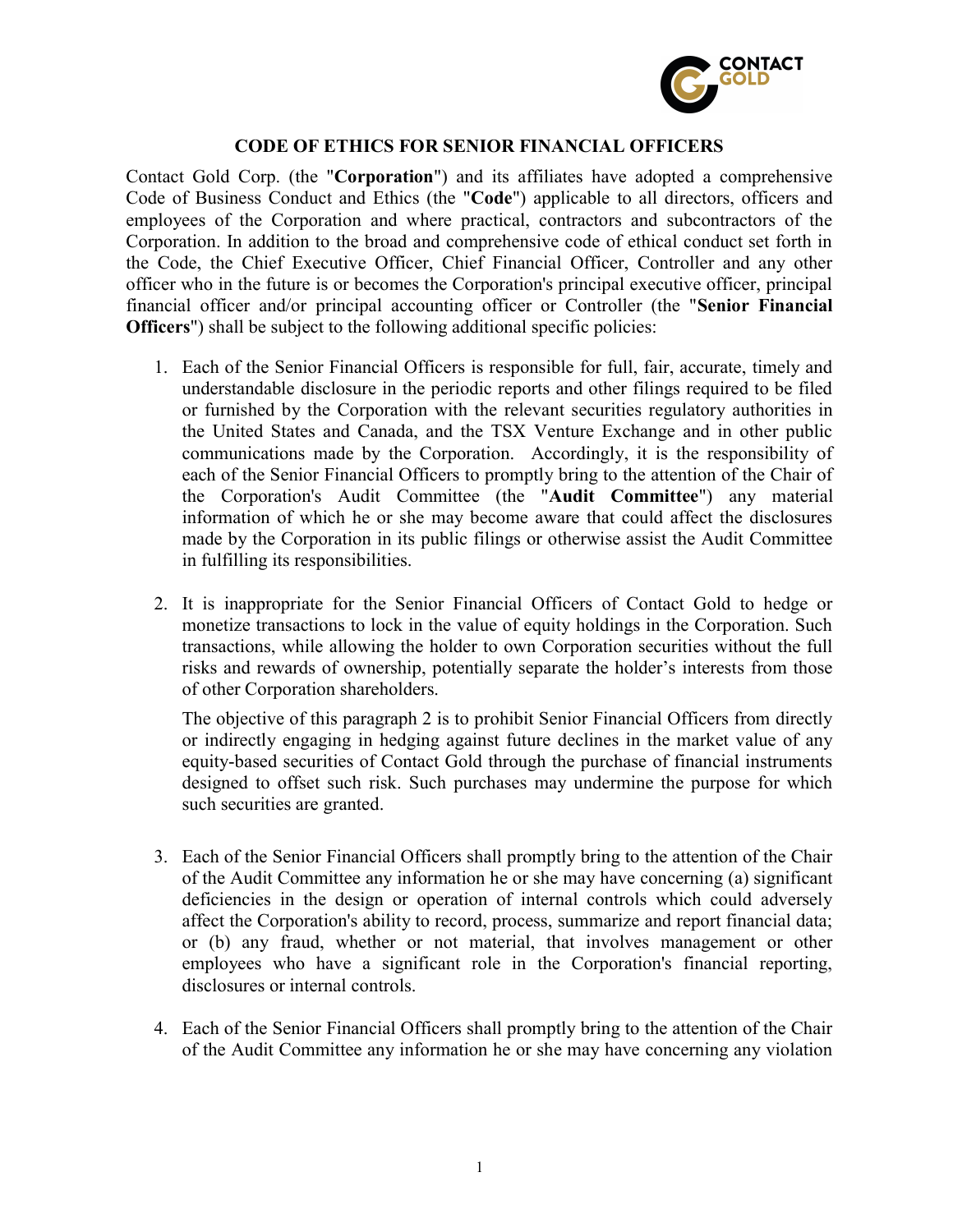

of the Code by any management or other employees who have a significant role in the Corporation's financial reporting, disclosure or internal controls that involves accounting matters.

- 5. Each of the Senior Financial Officers shall promptly bring to the attention of the Chair of the Corporate Governance and Nominating Committee (the "Governance Committee") or Chair of the Audit Committee any information he or she may have concerning evidence of a material violation of securities or other laws, rules or regulations applicable to the Corporation or its personnel and the operation of its business, by the Corporation or its personnel or any agent thereof or of any material violation of these additional policies.
- 6. Each of the Senior Financial Officers shall promptly bring to the attention of the Chair of the Governance Committee any material transaction or relationship of which he or she becomes aware that reasonably could be expected to give rise to an actual or apparent conflict of interest between a director or senior officer of the Corporation, on the one hand, and the Corporation, on the other.

Enacted June 7, 2017